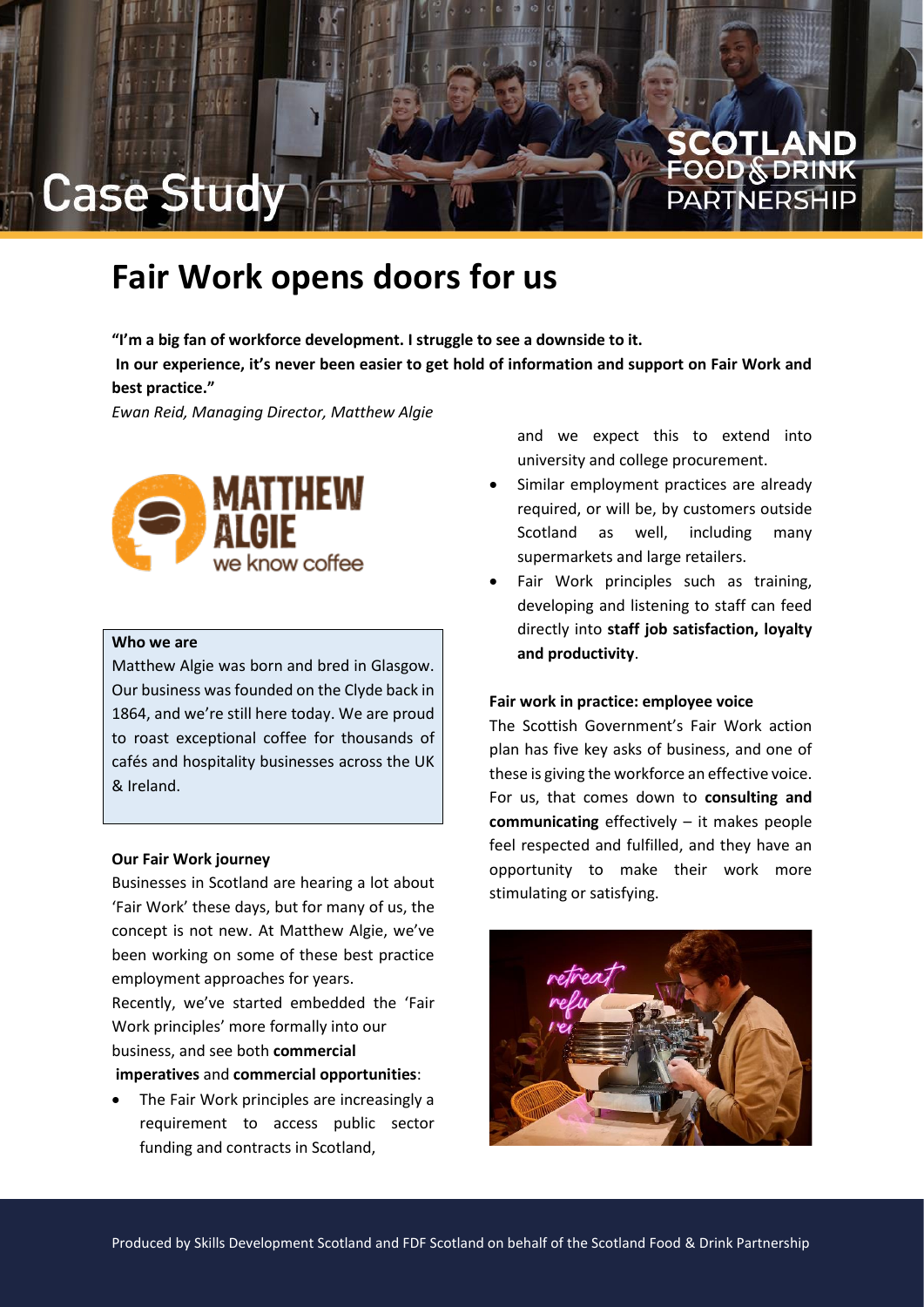

In terms of consulting:

- We've been doing an **annual staff survey** for around 20 years.
- We have a formal **Staff Forum**, which meets quarterly. We wanted to use an externally endorsed best practice framework, so we adopted the [ACAS](https://www.acas.org.uk/informing-and-consulting-with-your-employees-about-workplace-matters)  [model.](https://www.acas.org.uk/informing-and-consulting-with-your-employees-about-workplace-matters)
- The Forum has **representatives from all parts of the business**, including our remote workforce of service engineers, customer trainers and other field staff. It's important their voice is heard.



Then there's the communicating aspect:

- We've had an intranet for about 20 years, but during the pandemic we also introduced **Workplace from Facebook** – essentially Facebook for businesses. The intranet is useful as a repository for documents, but the Facebook tool is more interactive and engaging.
- We use Facebook to communicate company-wide and encourage employees to post their own content, for example if a colleague does a great piece of work.

We know from staff surveys that some teams still want traditional paper-based communications, so we do a monthly printed newsletter for our production division, which we put in the factory and canteen.

### **Workforce development**

Another of the Scottish Government Fair Work asks is investment in skills and training, which has always been a priority for us. We know that staff want to work for employers who invest in them.

Some businesses query the cost of training and developing people, but we'd encourage them to look at this from a different angle: what's the cost of **not** training, developing and retaining staff? For a start, there's the cost of recruitment and lost productivity through vacancies.

During the pandemic, we migrated our skills and training delivery to an **online training package**.

- We use it for mandatory compliance training – from food hygiene to modern slavery training – and also for developmental aspects, e.g., such as training managers in coaching and mentoring skills.
- It's made our training offer more flexible and democratic in terms of access. Traditional classroom approaches meant people had to be in a certain location on a certain day for training. Now skills development is just a click away.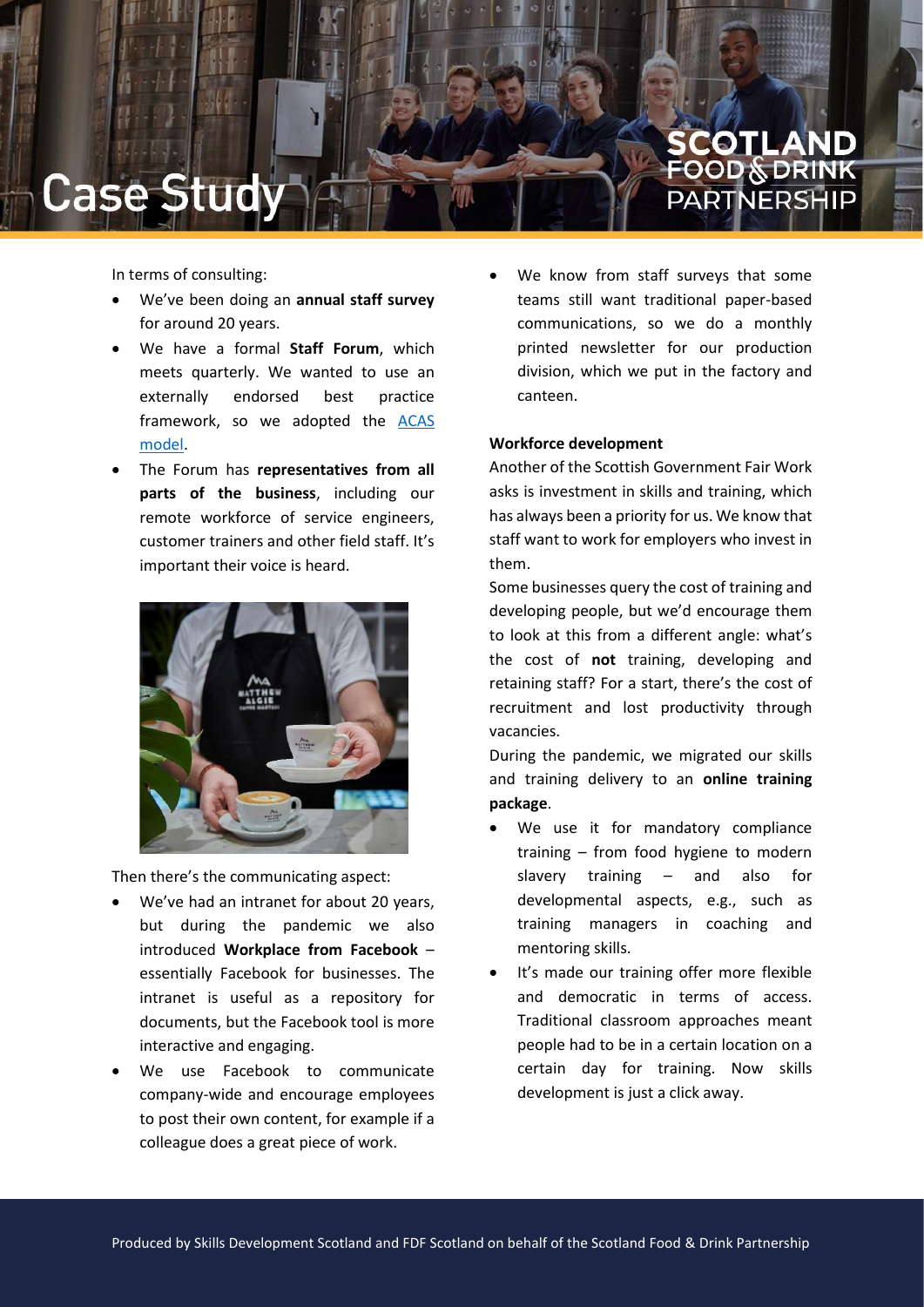### COTLAND **OOD & DRINK** PARTNERSI

We also have apprenticeship schemes and paid student placements in different parts of the business; it helps with recruitment, and we also see it as a part of a societal obligation to develop young talent.

### **Staff ideas and problem-solving**

In the past five years or so, we've also invested significantly in **continuous innovation capacity**. It gives employees an opportunity to develop their skills and make a real impact on the business, which in turns promotes staff retention.

We also see operational benefits from this. For example, projects underway in our production area are expected to, respectively:

- **reduce our packaging by 9.2 tonnes per annum** – a potential saving of over £50,000 a year, as well as reducing our carbon footprint.
- **increase production throughput by 2-3% annually**, through improved operational efficiency.

Those are two perfect examples of why 'Fair Work' and employment best practices shouldn't be viewed as a burden on business; for us, the benefits are not just supporting a better workplace culture, they're directly impacting our bottom line.

### **Where to get advice and support**

At Matthew Algie, we would recommend:

- The **[Investors in People](https://www.investorsinpeople.com/)** standard
- Advice from **[ACAS](https://www.acas.org.uk/)** on workplace consultation (and other workplace best practice)
- **[Scottish Manufacturing Advisory Service \(SMAS\)](https://www.scottish-enterprise.com/support-for-businesses/develop-products-and-services/support-for-manufacturers)**, run by Scottish Enterprise, for support on continuous innovation
- Trade associations and membership bodies, such as **[Food & Drink Federation Scotland \(FDFS\)](https://www.fdfscotland.org.uk/)**
- Local authorities
- **[Skills Development Scotland](https://www.ourskillsforce.co.uk/)** for advice on workforce development and skills
- Scottish Enterprise **[Fair Work Employer Support Toolkit](https://fairworktool.scot/)**
- For further information about Apprenticeships click **[here](https://www.apprenticeships.scot/)**